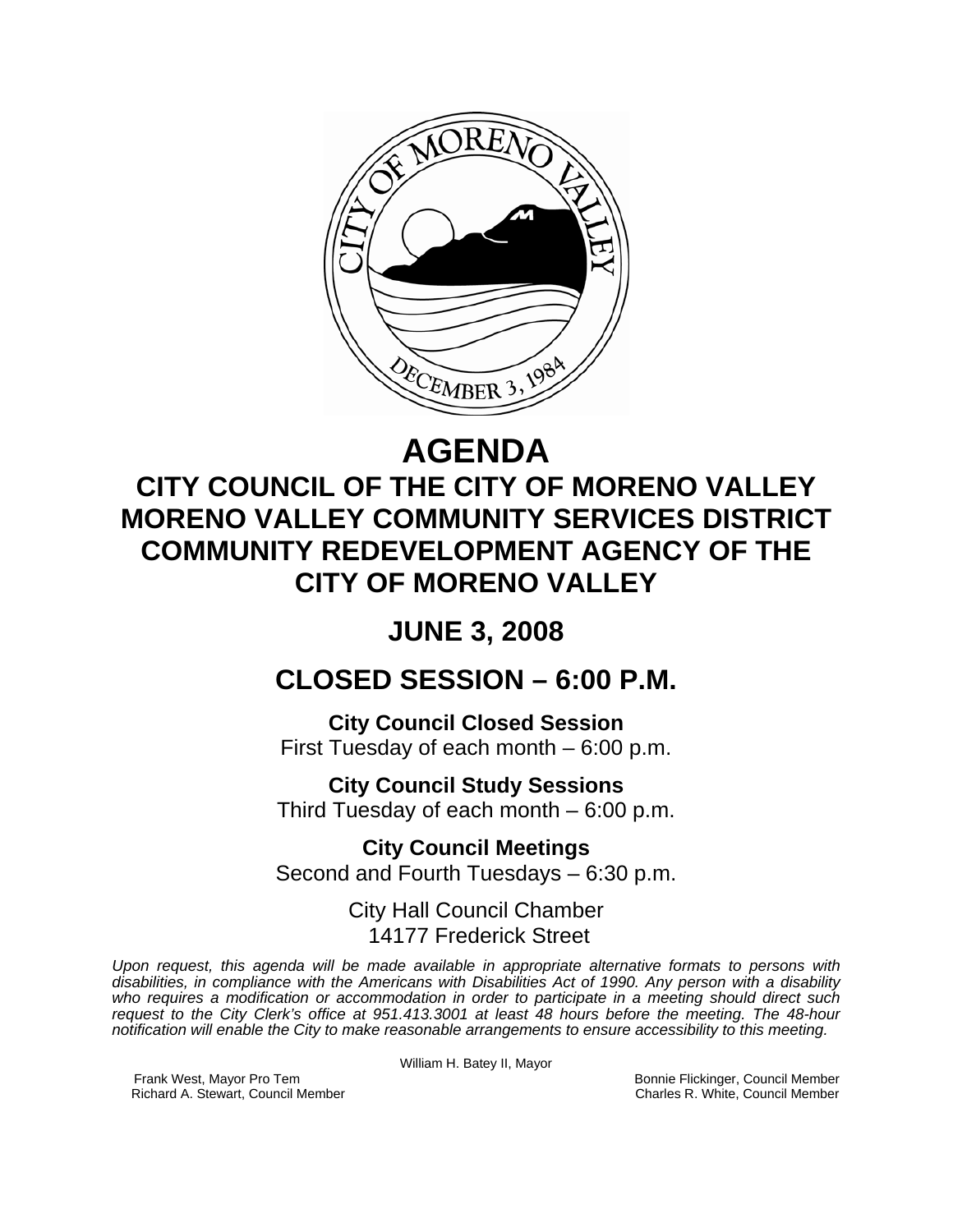#### **AGENDA MORENO VALLEY CITY COUNCIL MORENO VALLEY COMMUNITY SERVICES DISTRICT COMMUNITY REDEVELOPMENT AGENCY OF THE CITY OF MORENO VALLEY CLOSED SESSION – 6:00 P.M. JUNE 3, 2008**

#### **CALL TO ORDER**

#### **ROLL CALL**

### **PUBLIC COMMENTS ON MATTERS UNDER THE JURISDICTION OF THE CITY COUNCIL**

There is a three-minute time limit per person. Please complete and submit a BLUE speaker slip to the City Clerk. All remarks and questions shall be addressed to the presiding officer or to the City Council and not to any individual Council member, staff member or other person.

#### **CLOSED SESSION**

A Closed Session of the City Council of the City of Moreno Valley will be held in the City Manager's Conference Room, Second Floor, City Hall. The City Council will meet in Closed Session to confer with its legal counsel regarding the following matter(s) and any additional matter(s) publicly and orally announced by the City Attorney in the Council Chamber at the time of convening the Closed Session. The Closed Session will be held pursuant to Government Code:

- 1) SECTION 54956.9(a) CONFERENCE WITH LEGAL COUNSEL EXISTING **LITIGATION** 
	- a) Case: *ENCO Utility Services Moreno Valley, LLC v. City of Moreno Valley/City of Moreno Valley v. ENCO Utility Services Moreno Valley, LLC* Court: Riverside Superior Court Case No.: RIC 478023
	- b) Case: *City of Moreno Valley, Community Redevelopment Agency of the City of Moreno Valley v. County of Riverside, et al.*  Court: San Diego Superior Court Case No.: 37-2007-00082461-CU-PT-CTL
	- c) Case: *Rados v. City of Moreno Valley, et al.* Court: Riverside Superior Court Case No.: RIC 425323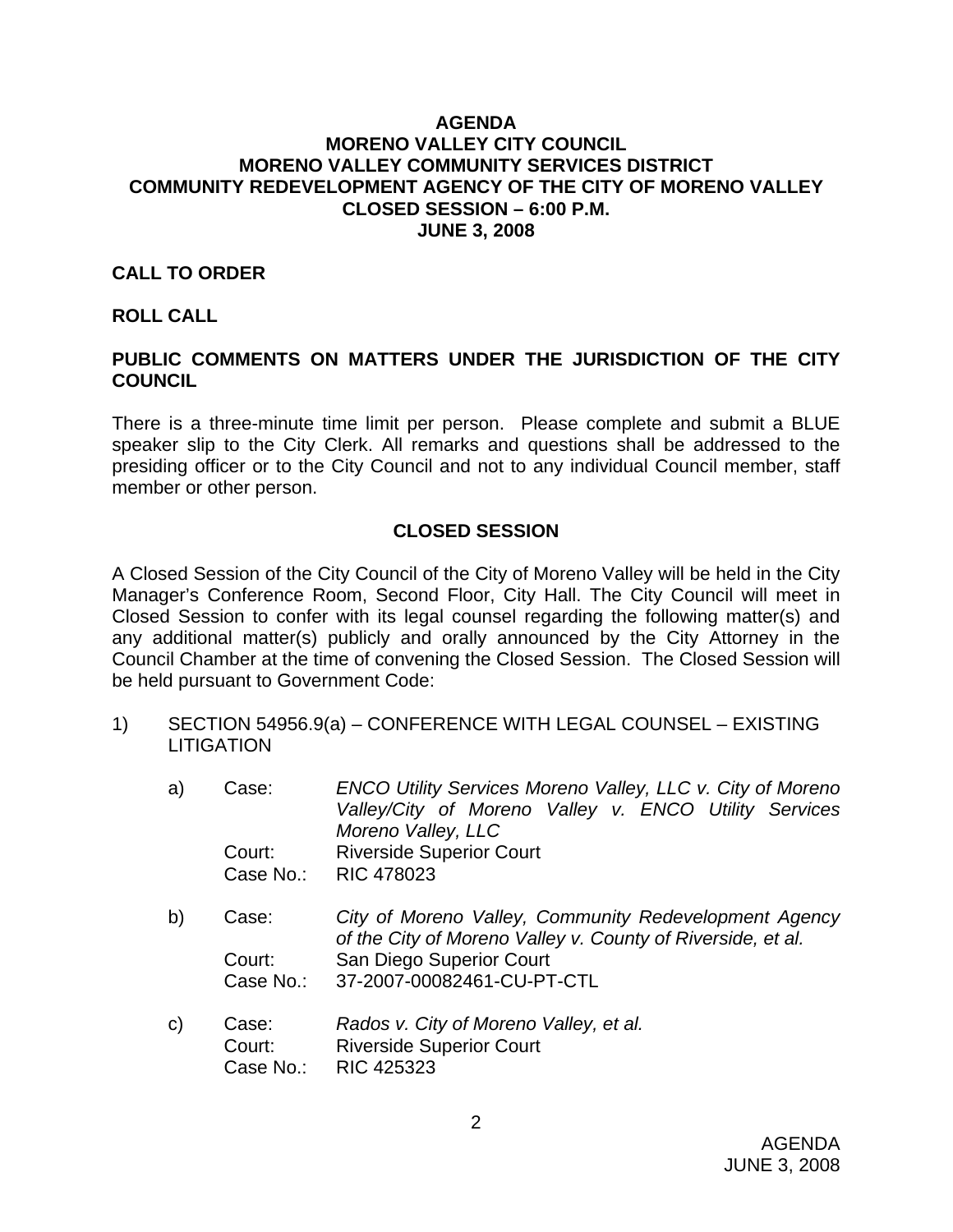d) Case: *Mireles & Beeler v. City of Moreno Valley*  Court: Riverside Superior Court Case No.: RIC 433878 e) Case: *Thompson, Ann Marie v. City of Moreno Valley*  Court: Riverside Superior Court Case No.: RIC 456261 f) Case: *Ray, Danetra v. City of Moreno Valley*  Court: Riverside Superior Court Case No.: RIC 459427 g) Case: *Monaco, Vincent v. City of Moreno Valley, et al.*  Court: Riverside Superior Court Case No.: RIC 428221 h) Case: *Teague & Perez v. City of Moreno Valley*  Court: Riverside Superior Court Case No.: RIC 472690 i) Case: *Community Asset Management v. City of Moreno Valley*  Court: Riverside Superior Court Case No.: RIC 465600 j) Case: *Fitch, Justin v. City of Moreno Valley, et al.*  Court: Riverside Superior Court & \*Court of Appeal of the State of California, Fourth Appellate District, Division Two Case No.: RIC 414978 & \*E041090 k) Case: *Webb, Earleen v. City of Moreno Valley, et al.*  Court: Riverside Superior Court Case No.: RIC 490153